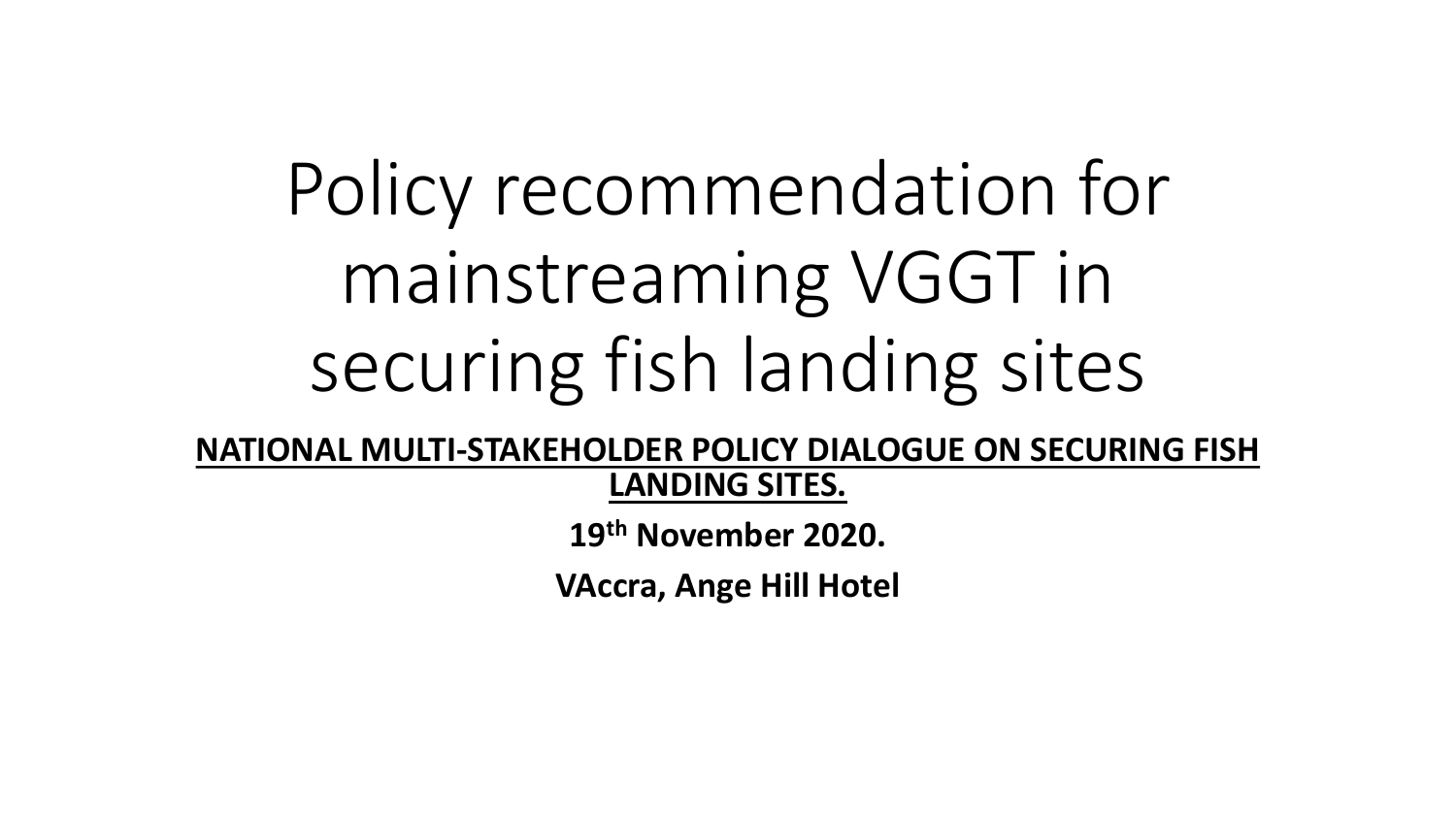

## **Governance of tenure**

#### **What is meant by governance of tenure?**

- Process by which decisions are made regarding the access to and control over natural resources.
- Manner in which those decisions are implemented.
- Manner in which competing priorities and interests of different groups are reconciled.
- Provides an enabling environment for eradication of poverty, attainment of food and nutrition security.
- It defines the manner in which people, communities and others, access, acquire rights to use, control and own productive natural resources.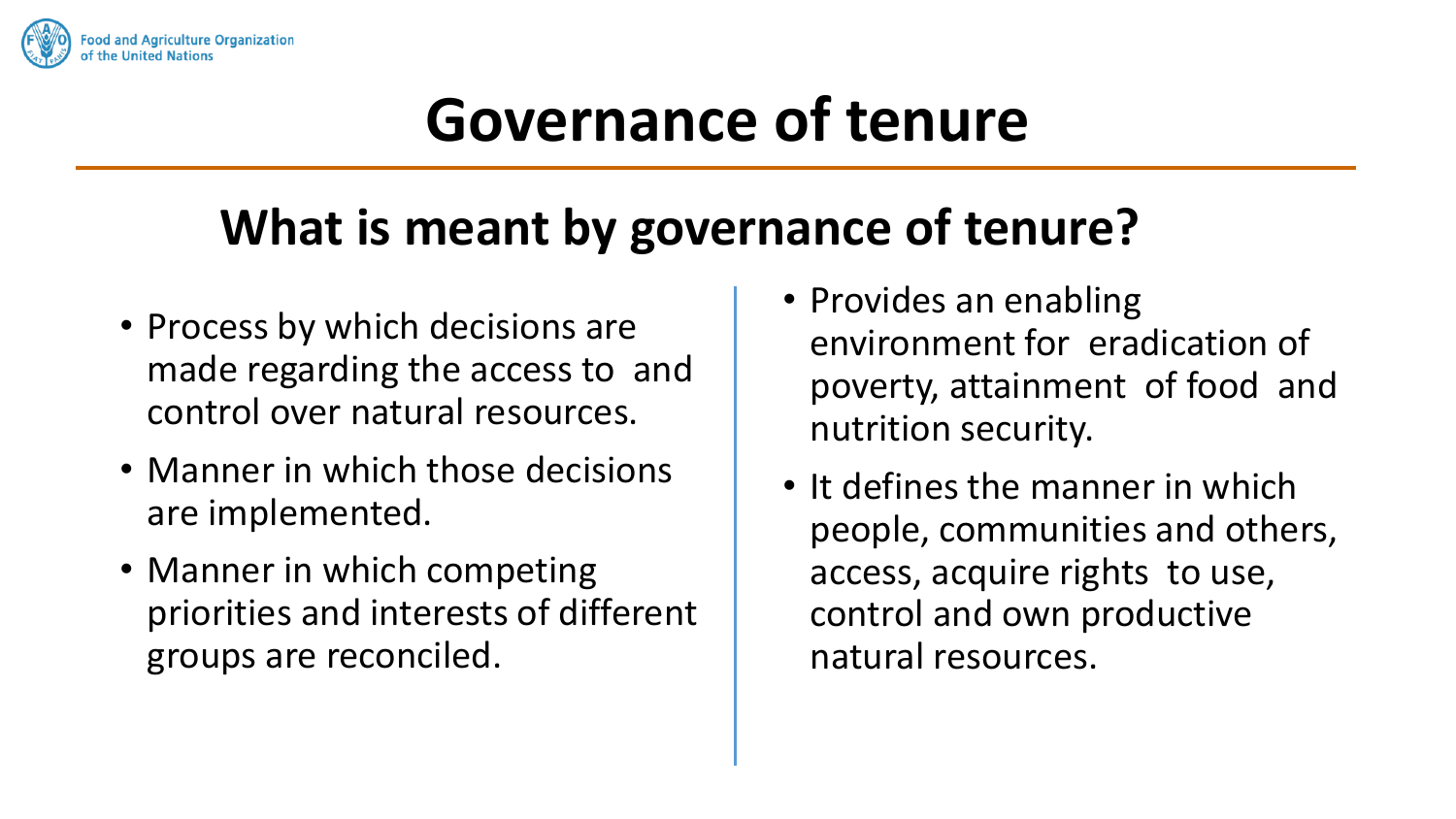

# VOLUNTARY GUIDELINES ON THE Responsible Governance of Tenure OF LAND, FISHERIES AND FORESTS IN THE CONTEXT OF NATIONAL FOOD SECURITY **CFS**

• *The real value of the VGGTs is their contribution to changes in the lives and livelihoods of men and women around the globe, particularly the vulnerable and marginalized*

**Benefit of VGGTs**

- *It links tenure governance to economic and social development*
- *It links tenure governance to environmental management*
- *It links tenure governance to food security and nutrition*
- *It provides appropriate guidance for dealing with every aspect of tenure governance*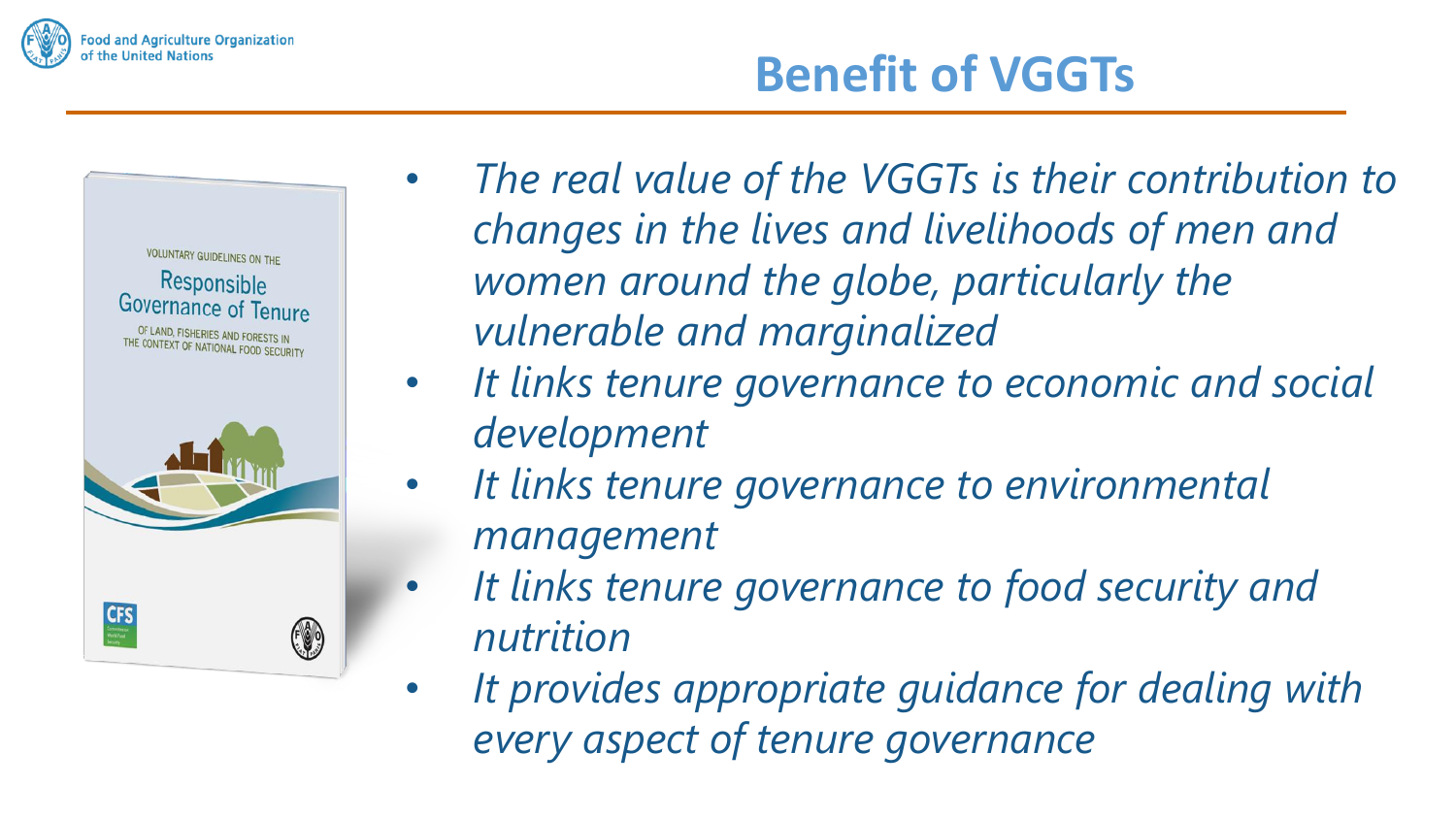

#### **General Principles State & Non-State Actors**

**RECOGNIZE AND RESPECT** legitimate holders of tenure rights, and their rights

**SAFEGUARD** legitimate tenure rights against threats**.**

**PROMOTE AND FACILITATE** the enjoyment of legitimate tenure rights.

**PROVIDE** access to justice to deal with infringements**.**

**PREVENT** tenure disputes, conflicts, and opportunities **for** corruption.

#### **Principles of Implementation for ALL**

#### Human dignity

Non-discrimination

Equity and justice

Gender equality

Holistic and sustainable approach

Consultation and participation

Rule of law

**Transparency** 

Accountability

Continuous improvement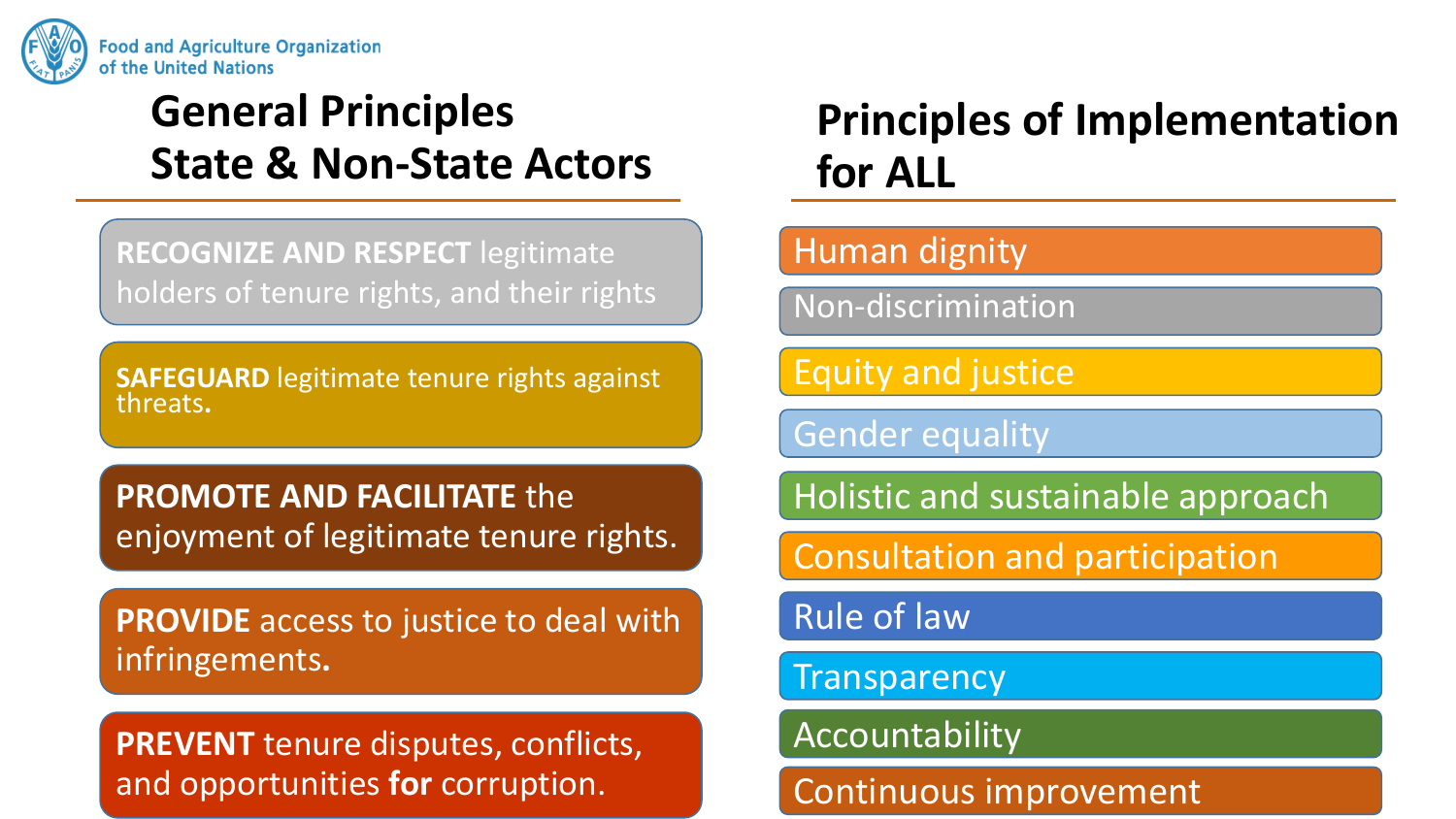

#### VGGT and SSF-Guidelines Application to Fisheries in Ghana

- Framework for incorporating the international guidelines into the fisheries policy framework and the fisheries master plan
- Framework for protecting and securing the tenure rights and livelihoods of small-scale fishers and their dependants
- Framework for improving the management of small-scale fishing industry through participatory co-management
- Framework for planning, managing and securing landing sites for the small-scale fishing industry
- Framework for developing the capacities of stakeholders in responsible governance of tenure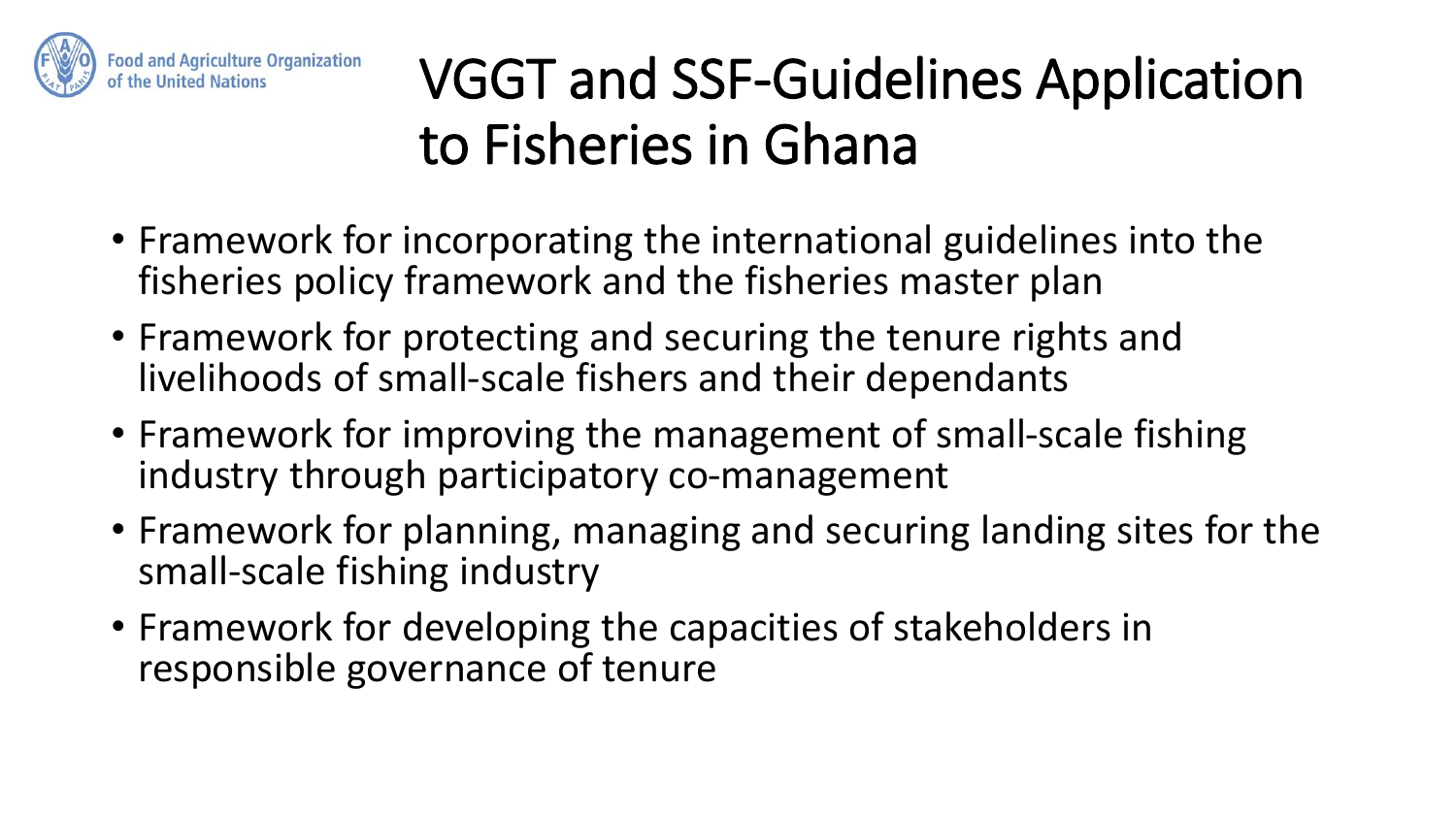#### Areas requiring attention

- Policy and Legal reforms
- Institutional reforms
- Capacity development
- Risks and threats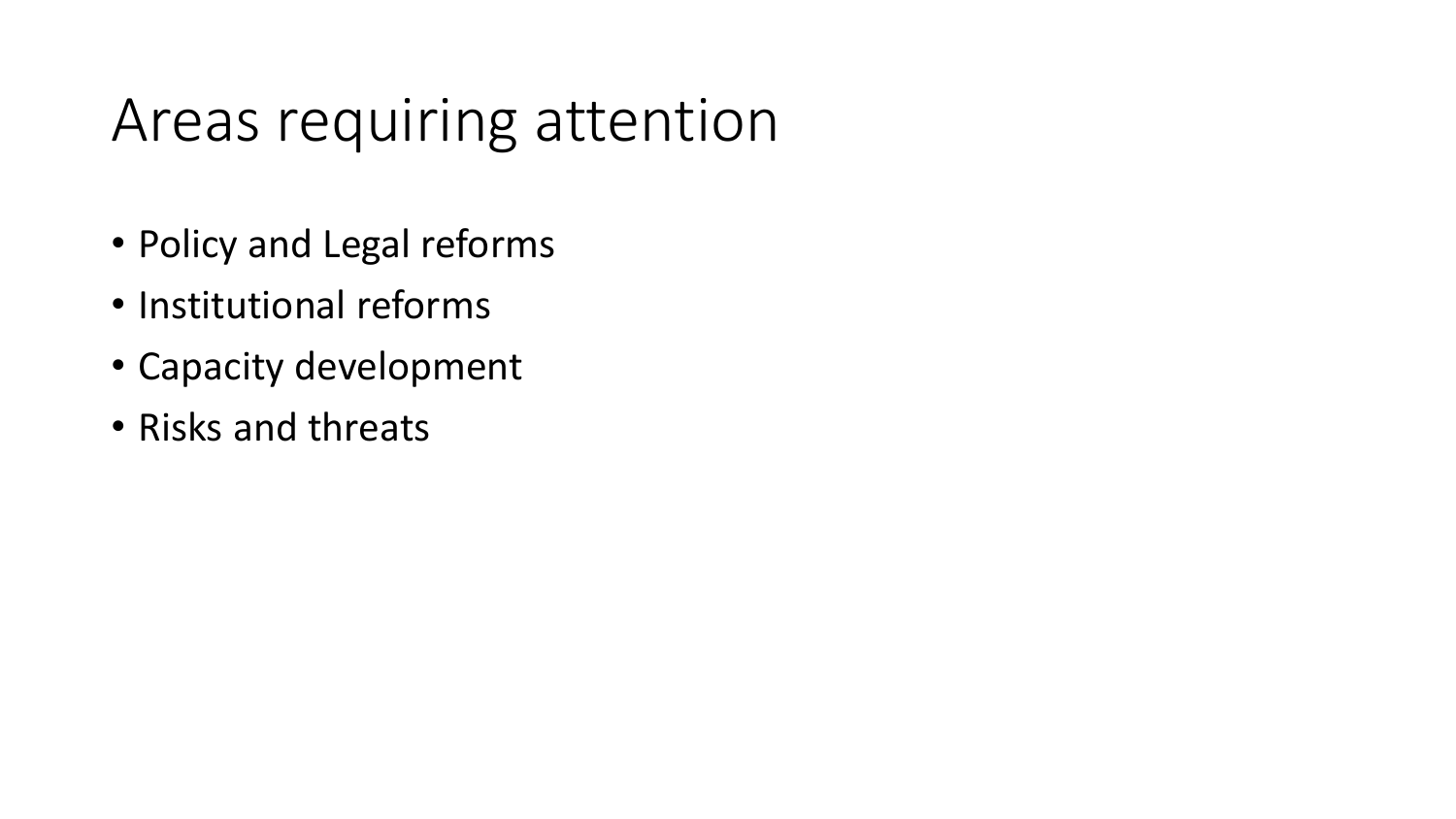# Policy and Legal Reforms

- Policy and Legal Assessments
- Recognition of fish landing and processing sites as integral to the socio-economic development and sustainable livelihoods of small scale fishers, fish processors, fish marketers and allied small scale businesses
- Use rights-based approaches to handle tenure governance issues on fish landing and processing sites
- Fisheries policies and legislation should contain provisions and safeguards that secure the fish landing and processing sites and protect and preserve the land use by law against encroachment, deprivation and access
- Small holder fisheries should be linked to the wider socio-economic policies and programmes, its value quantified and its role in food security and nutrition assessed
- Spatial planning policies should protect and preserve fish landing and processing sites
- Integrate gender into all the policy and legal frameworks gender sensitive policies and laws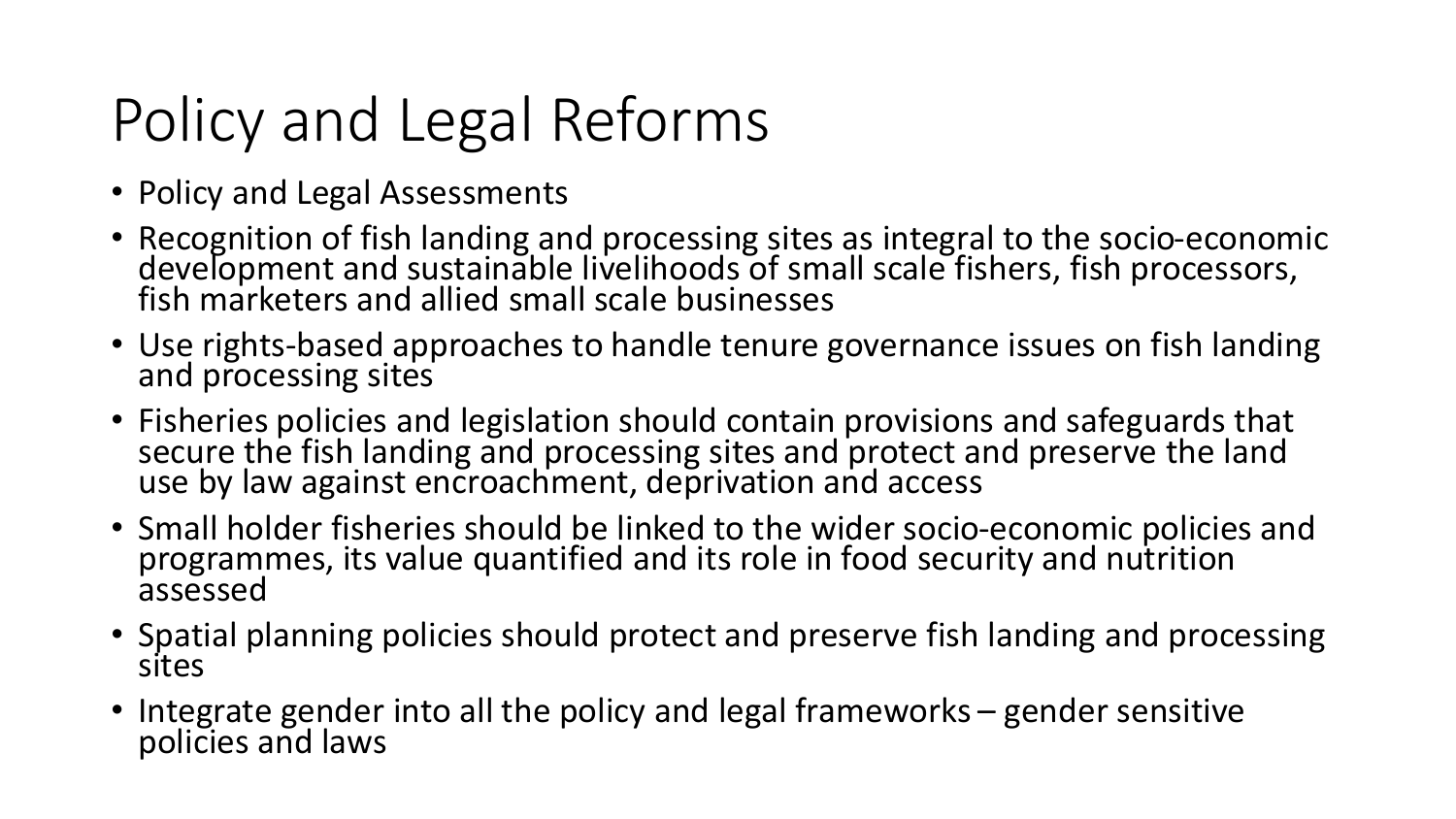#### Institutional Reforms

- Institutional assessments mandates, overlaps and gaps: Despite the many laws it is necessary to undertake institutional assessments to identify and resolve overlapping mandates as well as gaps
- Assessments should cover national, regional, local, customary institutions
- Coordination mechanisms eg multi-stakeholder platforms
- Information sharing and dissemination
- Gendered institutions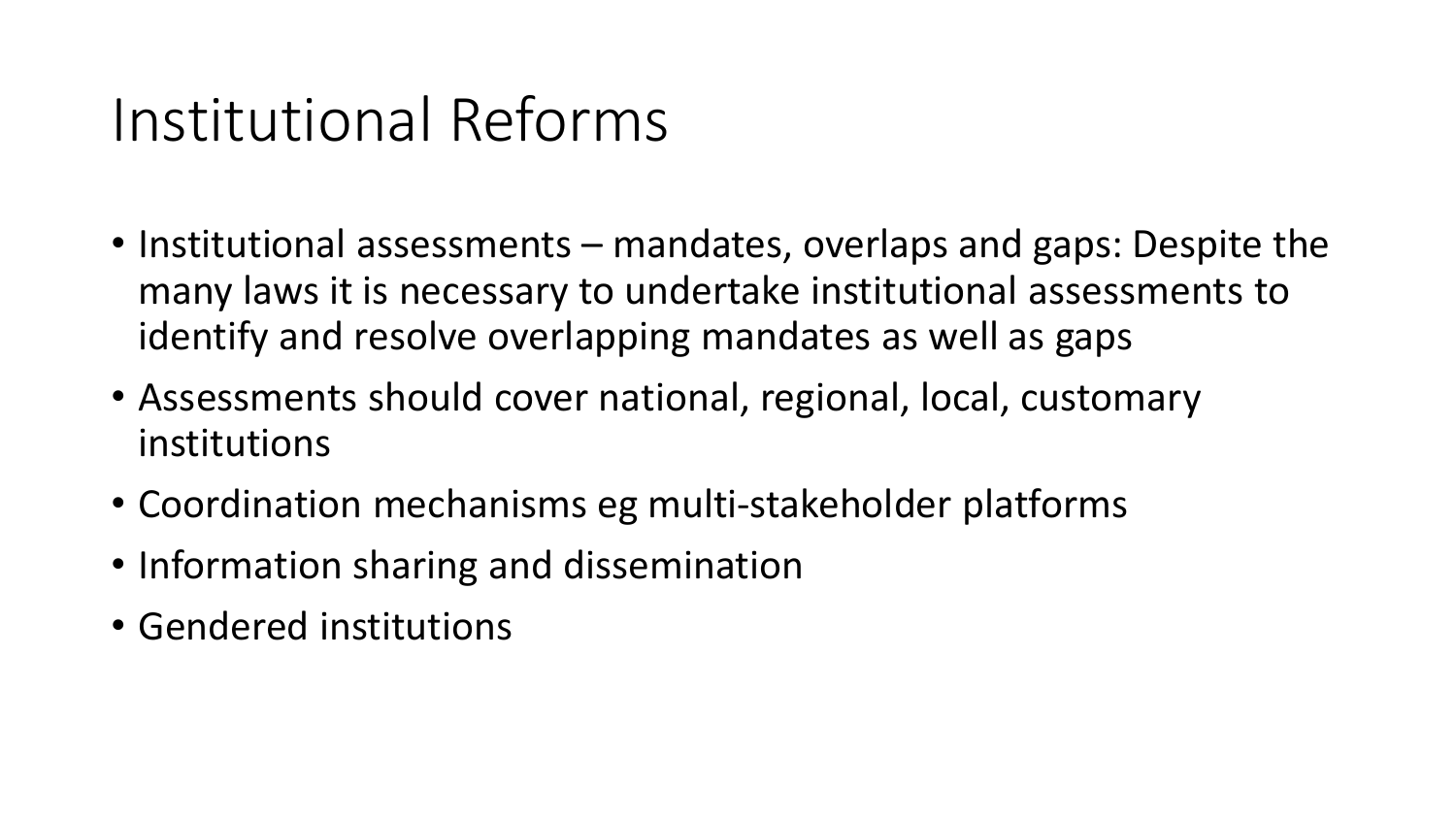## Capacity Development

- Undertake capacity assessments across board national, regional, local, customary
- Develop gendered capacity development programmes for all the key stakeholders
	- Policy makers
	- Government officials
	- Local government structures
	- Civil Society including small-holder fishers, women and other vulnerable groups
	- Traditional authorities